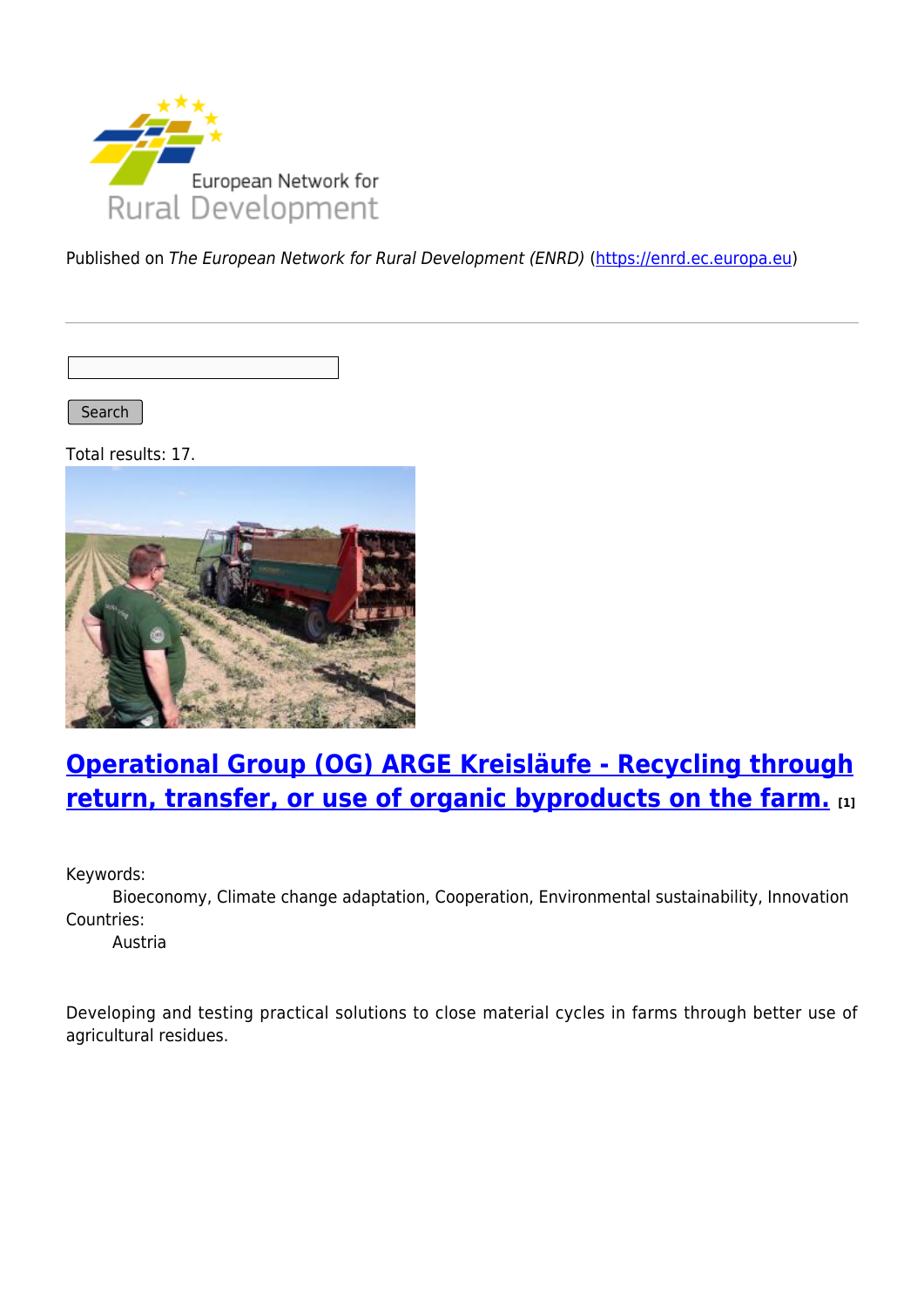

## **[Mobile social grocery 'De Kommisje'](https://enrd.ec.europa.eu/projects-practice/mobile-social-grocery-de-kommisje_en) [2]**

Keywords:

Cooperation, Job creation, Social inclusion, Social services Countries:

Belgium

Setting up a 'mobile social grocery' where users will pay a low price for products, and may also choose free products, improving accessibility, reducing iscolation and giving families a more 'human' experience.



#### **[Green Care - Where people flourish - Austria](https://enrd.ec.europa.eu/projects-practice/green-care-where-people-flourish-austria_en) [3]**

Keywords:

Agriculture, Cooperation, Diversification, Healthcare, Rural Inspiration Awards: nominees, Social inclusion

Countries:

Austria

Green Care projects on family farms offer social services close to home in rural areas. They increase the quality of life for people, secure and create jobs while also helping to preserve small-scale agriculture and forestry.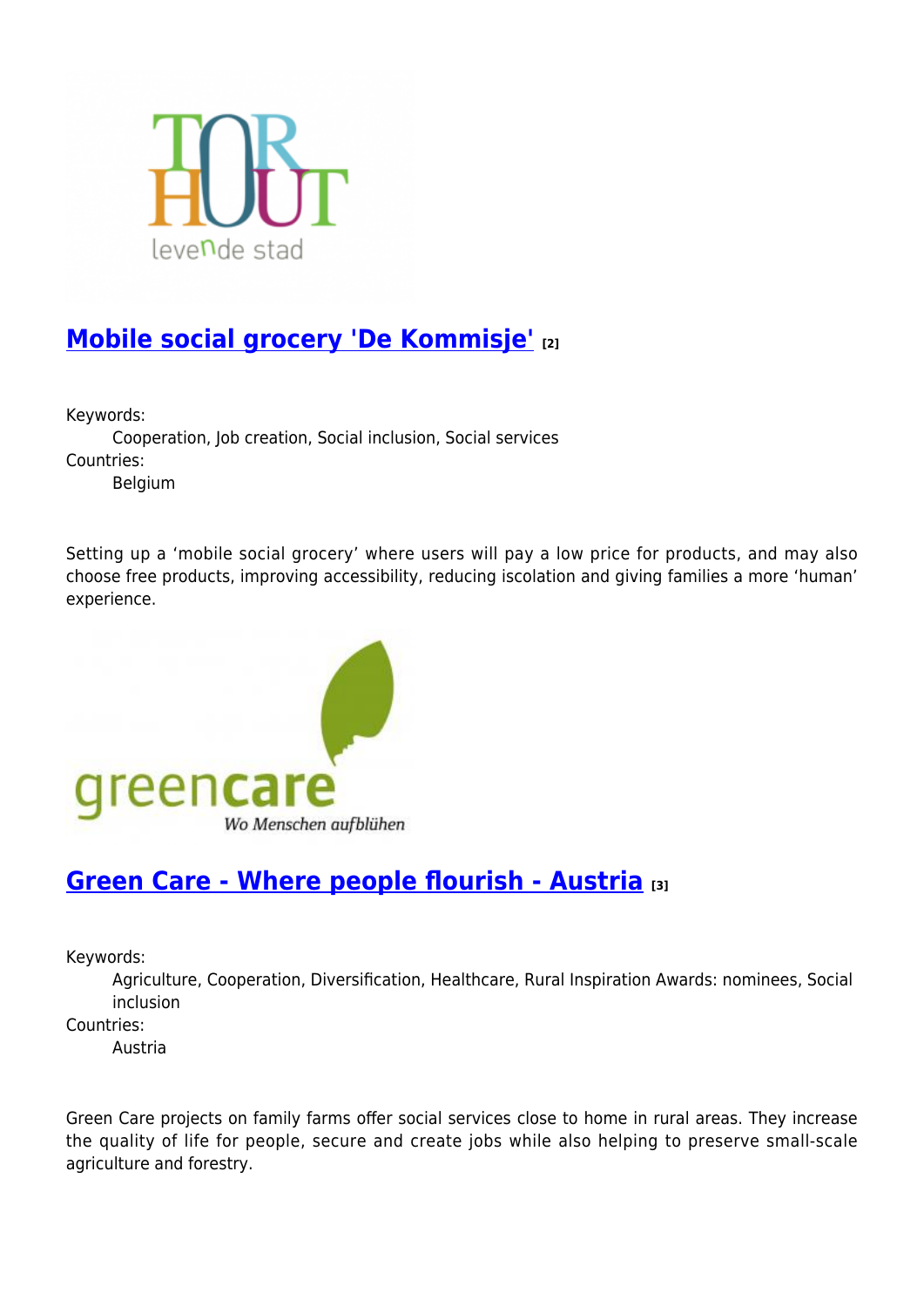

## **[ACCESS'R – making services accessible to populations in](https://enrd.ec.europa.eu/projects-practice/accessr-making-services-accessible-populations-rural-areas_en) [rural areas](https://enrd.ec.europa.eu/projects-practice/accessr-making-services-accessible-populations-rural-areas_en) [4]**

Keywords: Demography, LEADER/CLLD, Networking, Rural services Countries: France

The ACCESS'R project aimed at collecting and disseminating ideas on how to develop new services for people living in rural areas.



## **[Supporting the Culinary Trail of the Opolskie Voivodeship](https://enrd.ec.europa.eu/projects-practice/supporting-culinary-trail-opolskie-voivodeship_en) [5]**

Keywords:

Added value, Cooperation, Food & Drink, Market development, Tourism, Women Countries:

Poland

Supporting activities for the development and promotion of a Culinary Trail in the Opolskie Voivodeship, combined with capacity building for its members.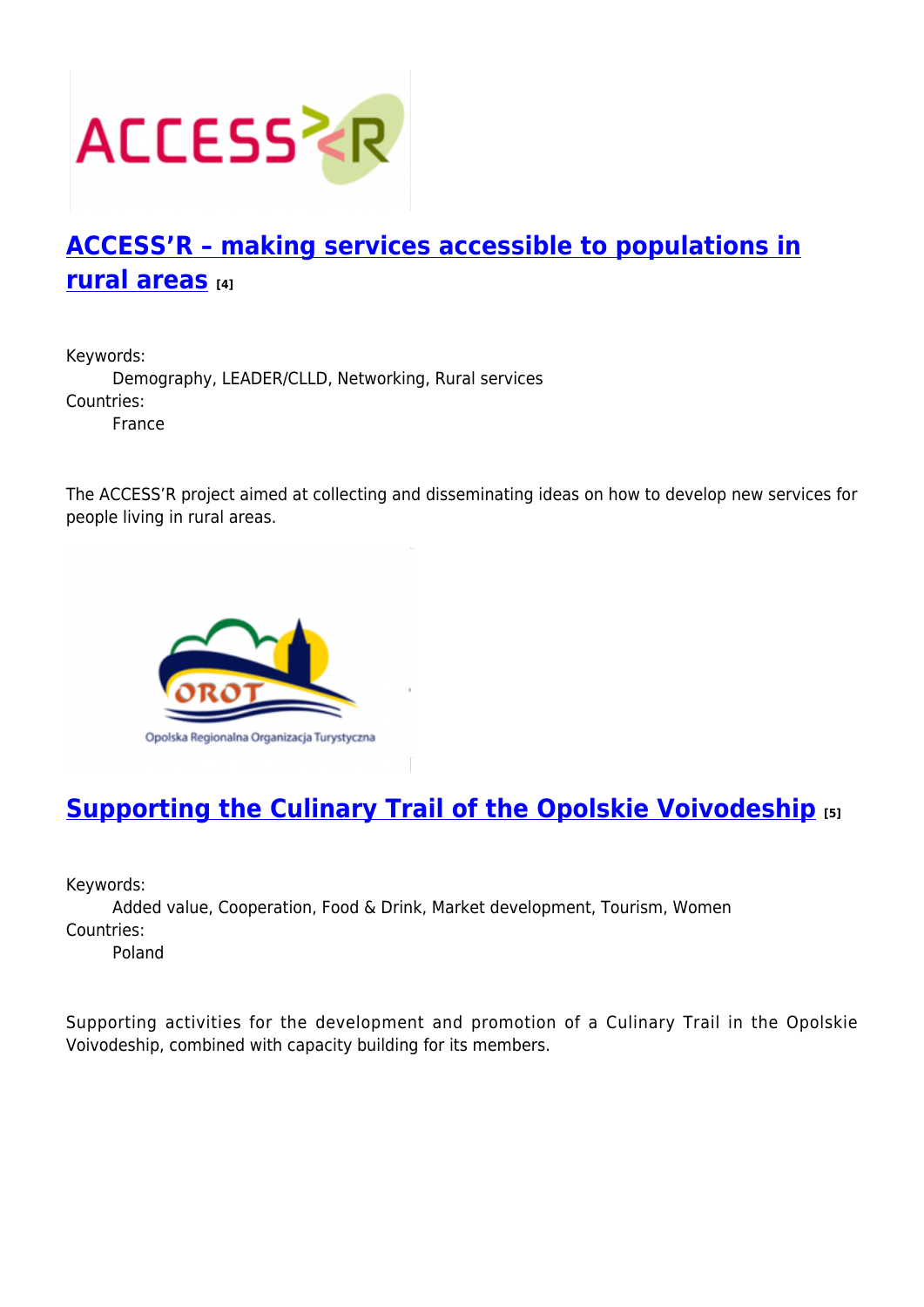

# **[PRATI\\_CO Parmigiano Reggiano: Agrotecnica organic carbon](https://enrd.ec.europa.eu/projects-practice/pratico-parmigiano-reggiano-agrotecnica-organic-carbon-footprint_en) [footprint](https://enrd.ec.europa.eu/projects-practice/pratico-parmigiano-reggiano-agrotecnica-organic-carbon-footprint_en) [6]**

Keywords:

Agriculture, Animal husbandry, Climate, Cooperation, Innovation, Product quality Countries:

Italy

PRATI-CO is an EIP-AGRI Operational Group project dedicated to the study of good agricultural practices recommended for the preservation and maintenance of organic matter in the area which is famous for the production of Parmigiano-Reggiano cheese.



#### **[In the footsteps of the old flavours of Przeworsk county](https://enrd.ec.europa.eu/projects-practice/footsteps-old-flavours-przeworsk-county_en) [7]**

Keywords:

Culture, Demography, Food & Drink, Local food, Market development, Product quality, Women, Youth

Countries:

Poland

A project that aimed to mobilise society, build inter-generational cooperation and promote the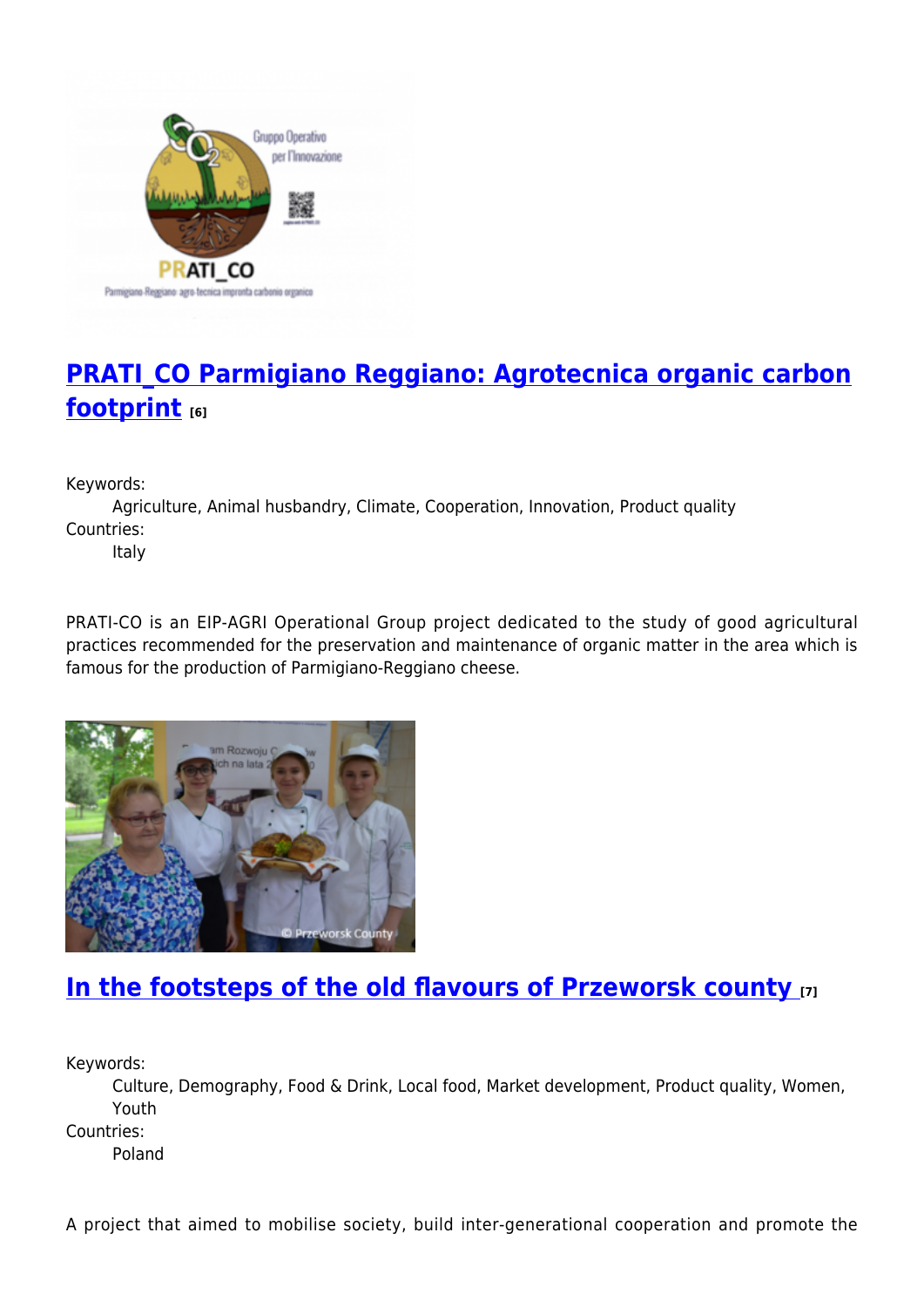region's culinary tradition as means to preserve its cultural heritage.



### **[It happens in Loco – Alto Minho Mountain](https://enrd.ec.europa.eu/projects-practice/it-happens-loco-alto-minho-mountain_en) [8]**

Keywords:

Cooperation, Entrepreneurship, Information & promotion activities, Innovation, Knowledge transfer, Mountain area

Countries:

Portugal

A Technical Assistance project about empowering local and regional actors to work more effectively with rural communities in order to revitalise these areas.



Assistência Técnica e Transferência de Inovação para a Floresta e Agricultura

## **[i9Rural - Technical Assistance and Transfer of Innovation for](https://enrd.ec.europa.eu/projects-practice/i9rural-technical-assistance-and-transfer-innovation-forestry-and-agriculture_en) [Forestry and Agriculture](https://enrd.ec.europa.eu/projects-practice/i9rural-technical-assistance-and-transfer-innovation-forestry-and-agriculture_en) [9]**

Keywords:

Added value, Agriculture, Cooperation, Forestry, Innovation, Knowledge transfer, Networking Countries:

Portugal

A project to allow small businesses in the agricultural and forestry sectors to incorporate innovation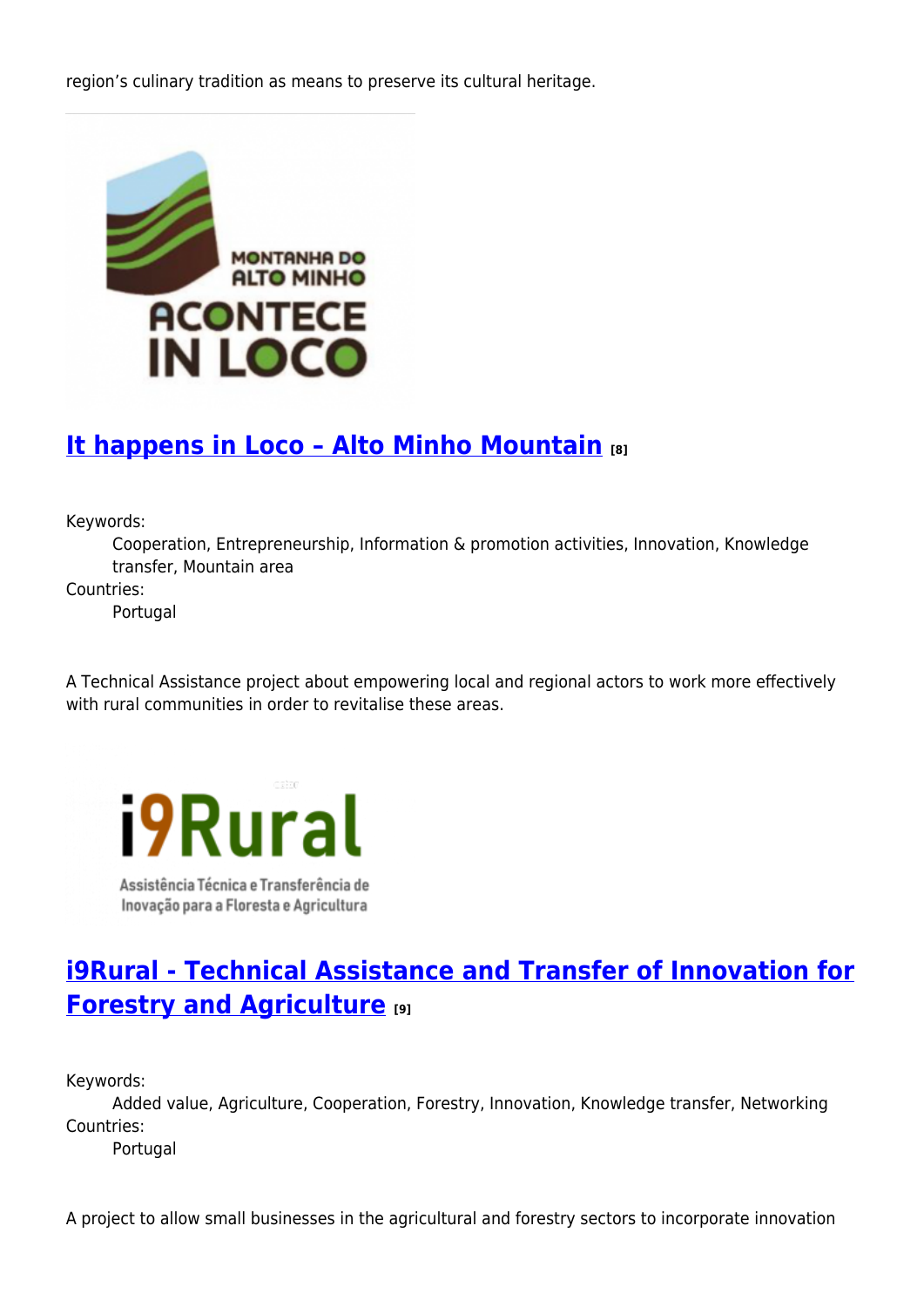more efficiently.



### **[AgroInov – Innovation in Rural areas](https://enrd.ec.europa.eu/projects-practice/agroinov-innovation-rural-areas_en) [10]**

Keywords:

Added value, Agriculture, Entrepreneurship, Innovation, Knowledge transfer, Networking Countries:

Portugal

The knowledge generated in research and innovation projects is hard to access, thus it is vital to create networks for knowledge transfer between production and research.

#### **Pages**

**1**  $2$  [11]  $next$  [11]  $last \times [11]$ 

#### **Source URL:**

https://enrd.ec.europa.eu/projects-practice/\_en?project\_keywords\_filter=19753&amp%3Bamp%3Bproject\_country=All &amp%3Bamp%3Bfield\_enrd\_prj\_measure\_tid=All&amp%3Bamp%3Bfield\_enrd\_prj\_focus\_area\_tid=All&amp%3Bamp %3Bf%5B0%5D=im\_field\_enrd\_prj\_keywords%3A19741&amp%3Bf%5B0%5D=im\_field\_enrd\_prj\_keywords%3A20461& f%5B0%5D=im\_field\_enrd\_prj\_keywords%3A19756&f%5B1%5D=im\_field\_enrd\_prj\_keywords%3A20469&f%5B2%5D=i m\_field\_enrd\_prj\_keywords%3A20460&f%5B3%5D=im\_field\_enrd\_prj\_measure%3A17097&f%5B4%5D=im\_field\_enrd prj keywords%3A20472&f%5B5%5D=im\_field\_enrd\_prj\_measure%3A17111&f%5B6%5D=im\_field\_enrd\_prj\_keywords %3A20473&f%5B7%5D=im\_field\_enrd\_prj\_keywords%3A20477&f%5B8%5D=im\_field\_enrd\_prj\_keywords%3A19728&f %5B9%5D=im\_field\_enrd\_prj\_keywords%3A19722&f%5B10%5D=im\_field\_enrd\_prj\_keywords%3A19726&f%5B11%5D =im\_field\_enrd\_prj\_focus\_area%3A17126&f%5B12%5D=im\_field\_enrd\_prj\_keywords%3A19735&f%5B13%5D=im\_field enrd\_prj\_keywords%3A20471&f%5B14%5D=im\_field\_enrd\_prj\_focus\_area%3A17112&f%5B15%5D=im\_field\_enrd\_prj measure%3A17107&f%5B16%5D=im\_field\_enrd\_prj\_focus\_area%3A17113&f%5B17%5D=im\_field\_enrd\_prj\_keywords %3A19720&f%5B18%5D=im\_field\_enrd\_prj\_focus\_area%3A17128

#### **Links**